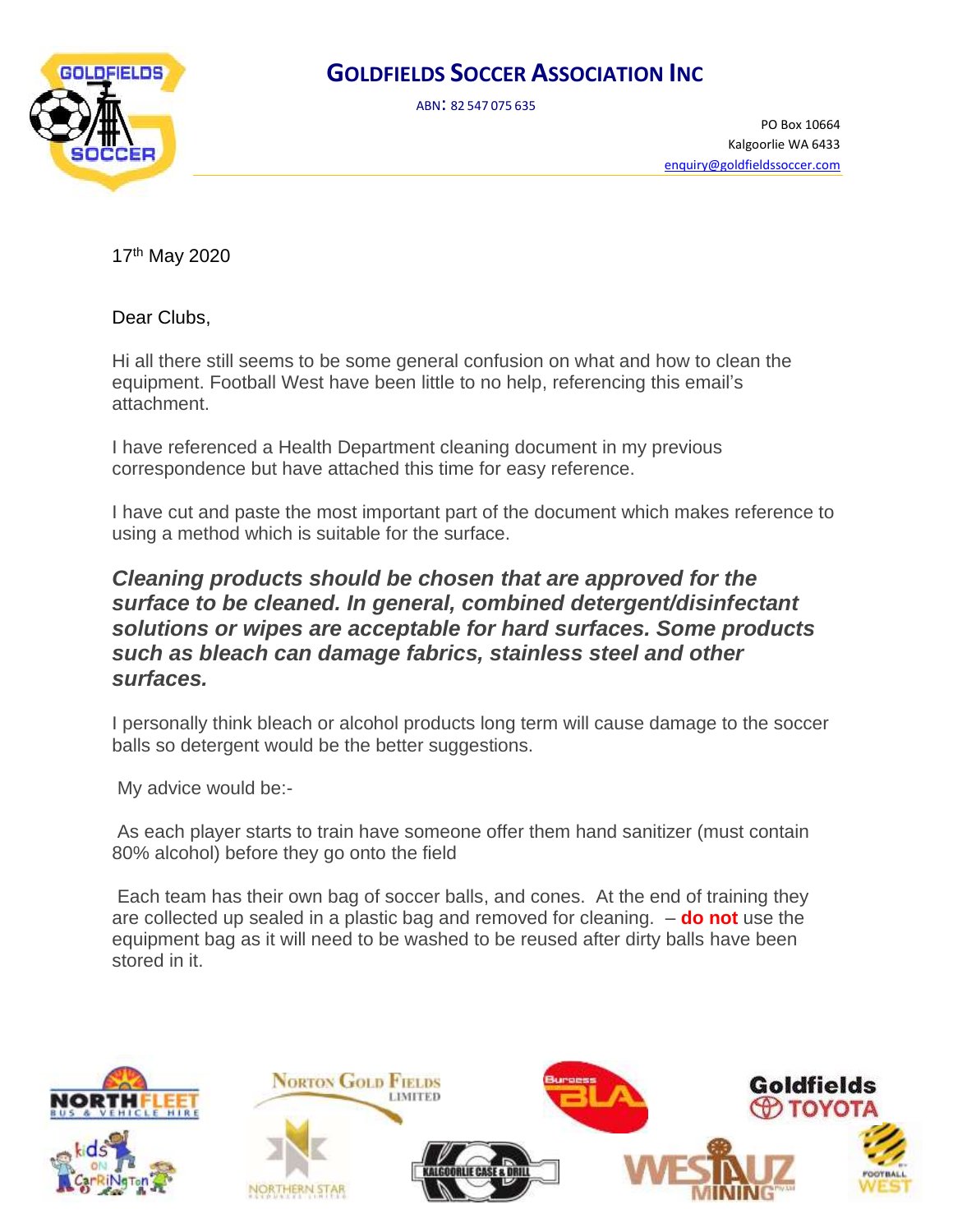

When at home a solution of detergent (dishwashing liquid ect) made up in something that balls can be submerged in. – This guarantees that the complete surface of the ball has been cleaned.

Completely submerge the ball in the solution for a few seconds take out and let air dry. – do not wipe the balls dry the solution needs time on the surface to be effective.

Once dry pack balls into your equipment bag – ensuring that the bag is clean and hasn't been contaminated.

Discard the plastic bag in the rubbish.

For the person cleaning the balls it should be done outside and with disposable rubber gloves and appropriate PPE.

It would also be worth advising the person cleaning the equipment to change his/her clothing and having a shower before they go into their house. Place contaminated clothing straight into the wash (do not let family handle clothing)

#### Goal Keeper Gloves

If you can:

Take home in a separate disposable bag

Submerge them in a soapy solution and hang out on the line to air dry.

If the owner of the gloves is not the club then take the gloves from the keeper or ask the keeper at the end of the session to wipe over with some detergent or alcohol wipes.

Make sure disposable rubber gloves and PPE are worn when handling the gloves.

Wash hands thoroughly with soap and water after

At training if you feel something needs to be cleaned ASAP then use detergent or alcohol wipes (must contain 80% alcohol).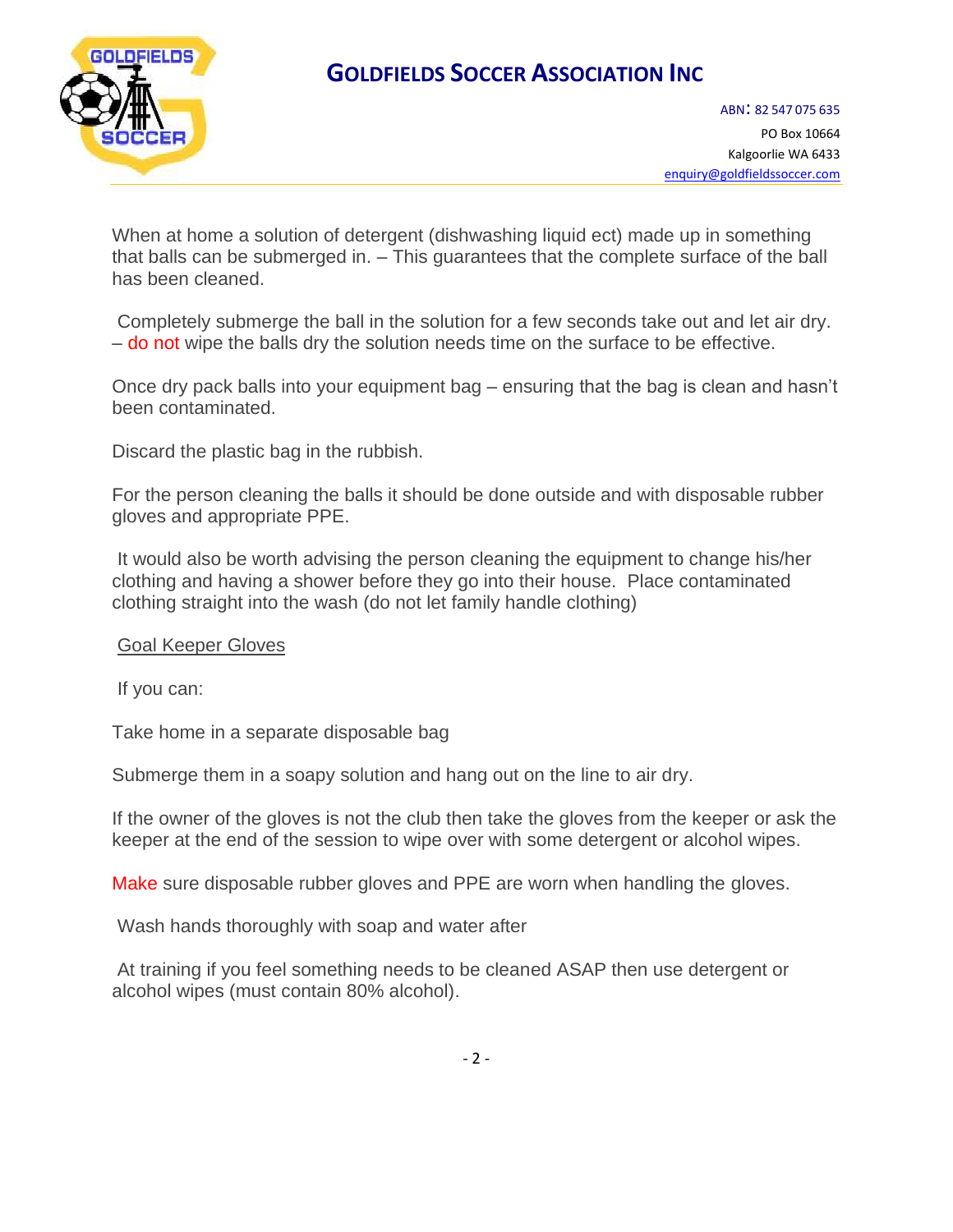

#### **In regard to minimal equipment the GSA's understanding is that at the moment we can use**:

Soccer Balls - cleaning procedure as above Cones/Domes – clean after training, each team should have their own and cleaned as above for soccer balls Keeper Gloves – cleaning procedure as above Nets for fixed goals – yes have only one or minimal people put up and take down Agility poles – No Pop up goals – No Bibs – Yes each team must have its own set and they are not to be shared, must be machine washed after each training . DO NOT WASH ANYTHING ELSE WITH THEM. Please use caution when removing over face as you can wipe the virus onto your face (easier option is to ask people to wear different colour shirts to training.

#### **So a few things to be aware of:**

Please read the active ingredient of hand sanitiser to make sure it has 80% alcohol. It will not work if its anything less.

Make sure alcohol wipes have 80% alcohol in the active ingredient.

Make sure you have safety data sheets available for all chemical products that are going to be uses.

Change the detergent solution after each team. Do not top up the detergent solution to re-use, make a fresh batch.

Don't get lots of people to be involved with the cleaning, keep it to one person so that they are aware of what is going on.

Please don't forget to get coaches, managers and hygiene managers to complete the COVID19 online training

Each week please remember to return the players attendance/rego form to the GSA for contact tracing.